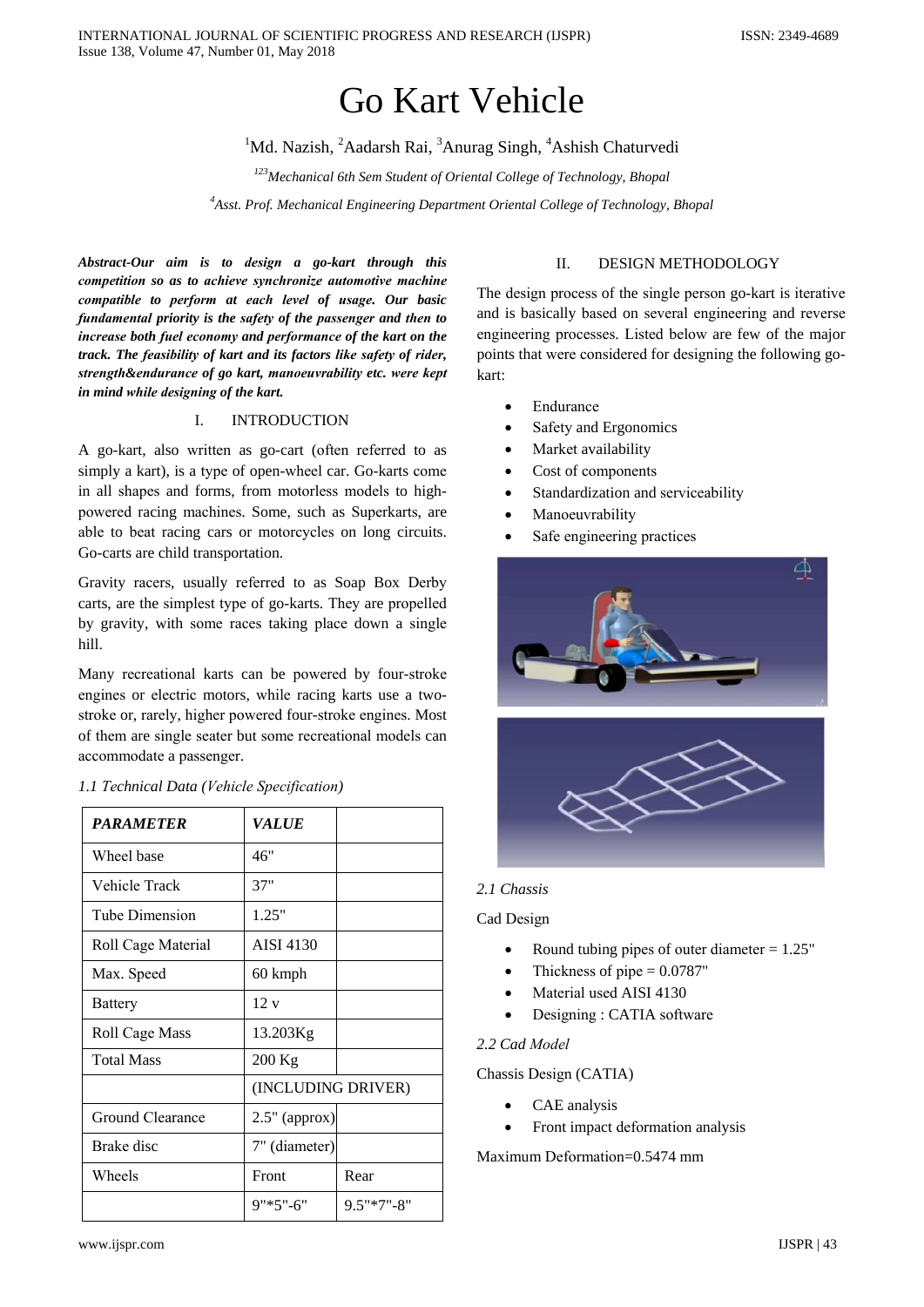

Front Impact Strеss Analysis Maximum Strеss=192.79 MPa



Rеar Impact Dеformation Analysis Maximum Dеformation=0.2821 mm



Rеar Impact Strеss Analysis Maximum strеss=139.86 MPa



Sidе Impact Dеformation Analysis Maximum dеformation=0.8143 mm



Sidе Impact Strеss Analysis Maximum strеss =189.61 MPa



Sеlf Wеight Analysis: Maximum dеformation=0.9019 mm





| <b>LOAD</b> | <b>TOTAL</b>  | FORCE (N)  | <b>DEFORMATION</b> | <b>STRESS</b> | <b>FACTOR OF SAFTY</b> |
|-------------|---------------|------------|--------------------|---------------|------------------------|
| <b>TYPE</b> | <b>WEIGHT</b> |            | (mm)               | (MPa)         |                        |
|             | (Kg)          |            |                    |               |                        |
|             | 200           | 14000      | 0.5474             | 192.79        | 2.2563                 |
| Front       |               | (7g)       |                    |               |                        |
| impact      |               |            |                    |               |                        |
| Rear        | 200           | 10000      | 0.2821             | 139.86        | 3.1103                 |
| impact      |               | (5g)       |                    |               |                        |
| Side        | 200           | 6000       | 0.8143             | 189.61        | 2.2941                 |
| impact      |               | (3g)       |                    |               |                        |
| Self        | 200           | 2000       | 0.9019             | 58.545        | 7.4301                 |
| weight      |               | $(200*10)$ |                    |               |                        |

SELF WIEGHT STRESS: Maximum strеss=58.545

*Calculation of loads:*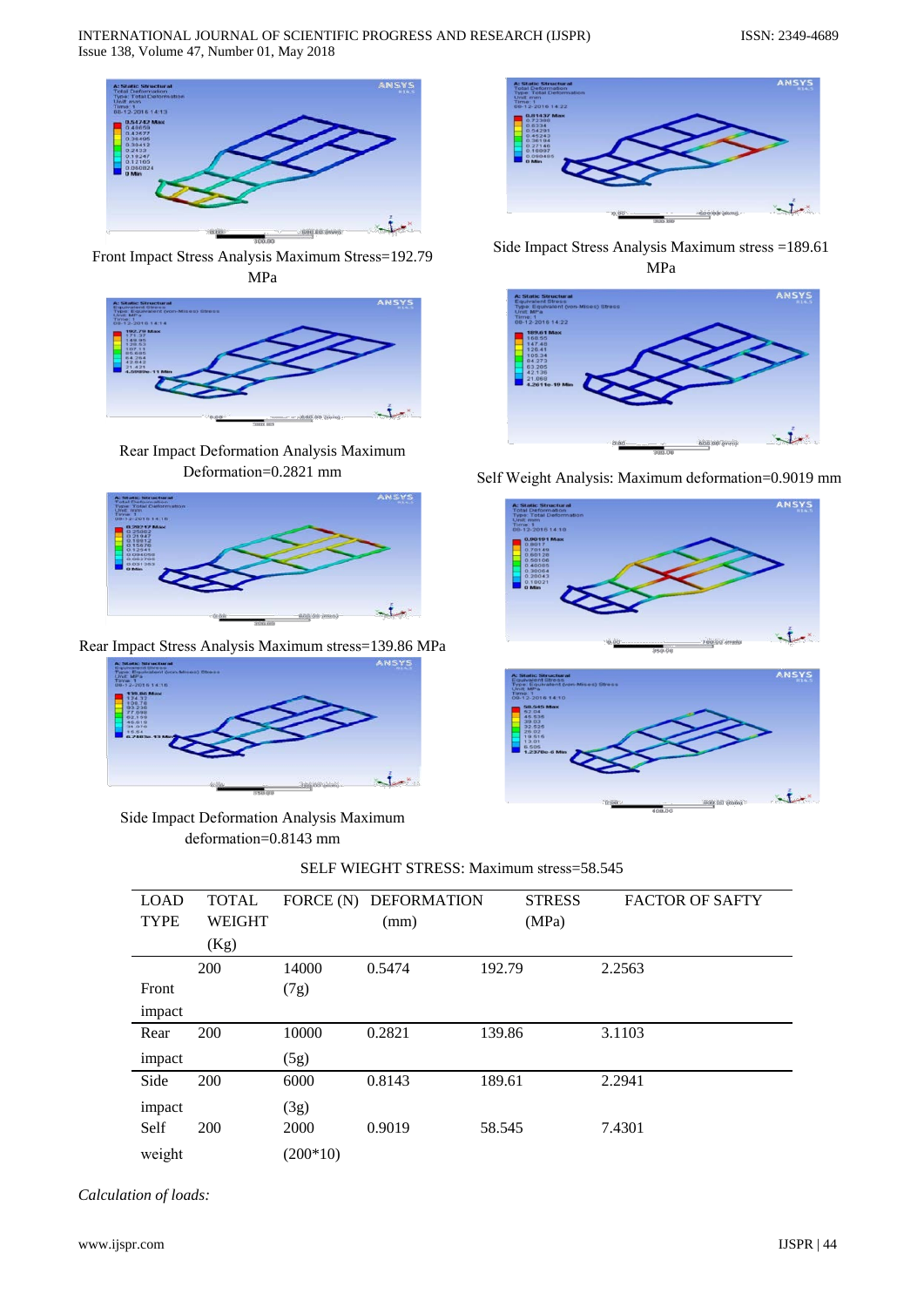INTERNATIONAL JOURNAL OF SCIENTIFIC PROGRESS AND RESEARCH (IJSPR) Issue 138, Volume 47, Number 01, May 2018

F=(total mass of vehicle)\*(g)\*(coefficient(n)) where;  $n=5,7,3$  (depending upon the impact loading) we have applied following loads

FRONTIMPACT=7g=7\*200\*9.81=13734  $N=(14000N(approx))$ 

RAREIMPACT=5g=5\*200\*9.81=9810  $N=(10000)$  $N(approx)$ )

**SIDE IMPACT**  $=3g=3*200*9.81=5886$  $N=(6000)$  $N(approx)$ 

SELF WEIGHT=200\*9.81=1962 N=(2000 N(approx))

### **STEERING**

- Inversion of four bar linkage steering mechanism
- Modified Ackerman geometry
- The suggested mechanism gives fairly accurate results.





The mechanism gives better end response leading to shorter turning radius.

- Transmission and system used
- Specification and calculation

| Engine                 | CG 135 cc               |
|------------------------|-------------------------|
|                        | 4-stroke, DTS-i, Air    |
| Type                   | Cooled.                 |
|                        | 4-valve single cylinder |
| Displacement           | 134.66 cc               |
| Bore X Stroke          | 54.0 mm x 58.8 mm       |
| Rated Power & Rotating | 13.3 bhp @9000 rpm      |
| Speed                  |                         |
| Max. Torque & Rotating | 11.4 Nm @7500rpm        |
| Speed                  |                         |
| Ignition               | Electric/kick self      |
| Lubricating            | Pressure / Splash       |
| Clutch                 | Wet Multi-plate Clutch  |
| Number of gears        | 5                       |

Taking into account the specification parameter in the rule book, we have chosen this engine.

On the basis of maximum torque, rpm, power On the basis of its efficiency

On the basis of Bore x Stroke value amongst 135 cc engines.

**TIRES/WHEELS** 

Taking into account the desired ground clearance and disc availability, we choose from a range of tires available.

Specification of Tires

Front - 9"\*5"-6"

Rear - 9.5"\*7"-8"

Type of tires

 $BKT$  tires – tubeless

 $Rim$ 



Type - bearing type

2.3 BRAKE SYSTEM

Design Methodology

- Disk brake on rear wheels.
- Single master cylinder.  $\bullet$
- Diameter of disc : 7 inches

### **Technical Data**

Time taken by our vehicle to stop from a speed of 40 Km/hr is 1 second.

Stopping distance is 5.6 m with coefficient of friction 0.7 Braking force =999N

Energy dissipated  $= 11,108.889$ Nm

Procedure and Calculations

Stopping distance =  $V*V/2*\mu*\mathrm{g}$ 

Braking force  $=$  mass of vehicle\* deceleration Deceleration =  $V/$  time taken

Energy dissipated =  $[M^*{V2}$ (initial)- V2(final)} $]/2$ 

**2.4 ELECTRICAL SYSTEM**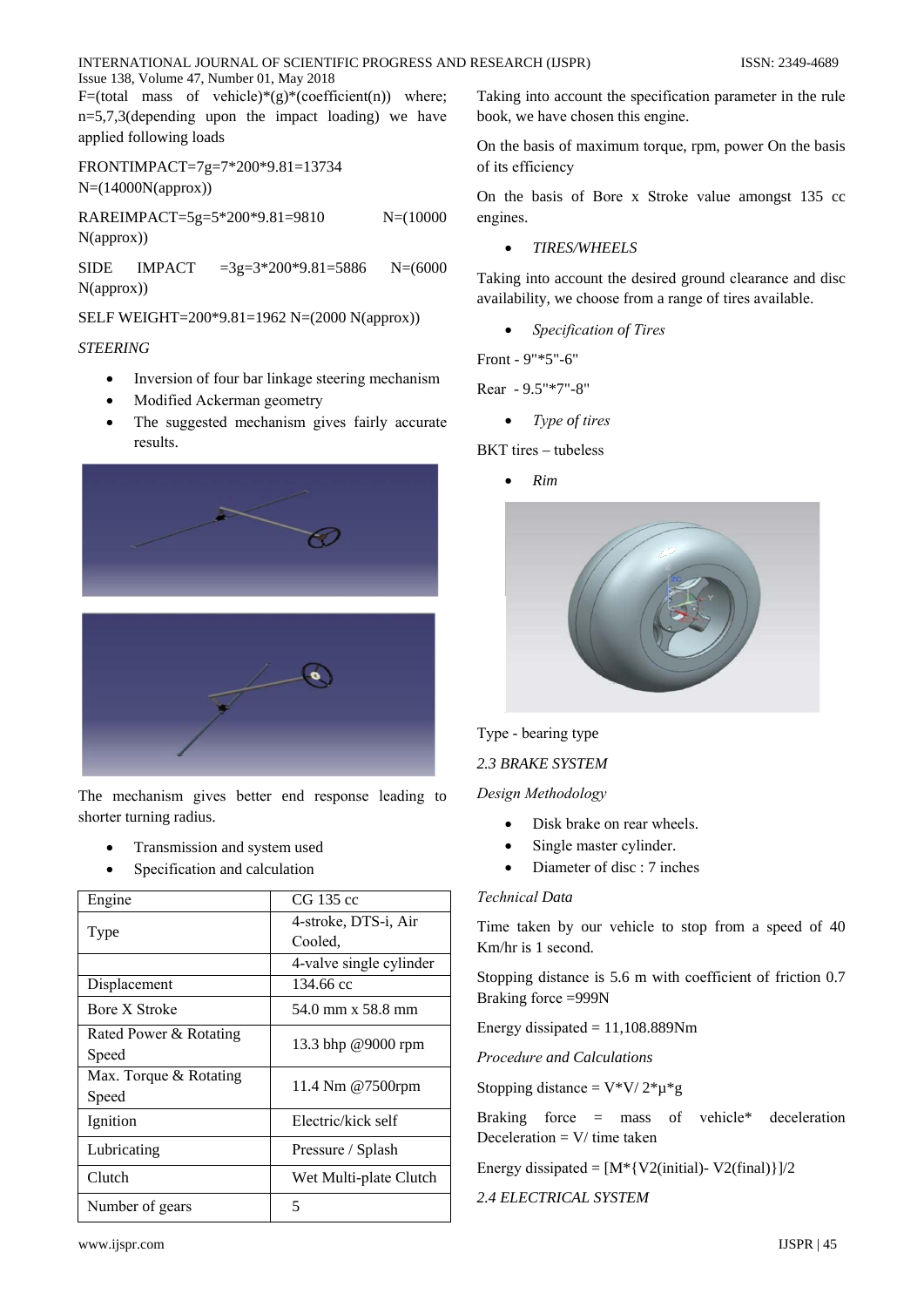

Failure Mode and Effect Analysis

Following can be the modes of failure of the above presented electrical system :

- Under overloading condition  $\bullet$
- Due to loose connections
- Due to overheating of engine which may damage  $\bullet$ the circuit

### Validation Report

Following circuit is valid under following conditions

- If motor works on its rated rpm and won't  $\bullet$ disfunction
- If kill switch is not pressed
- If the coil of the starter won't burn due to excess  $\bullet$ voltage

### Weight of Vehicle

| <b>Parameters</b>                                    | Weight (in kg) |
|------------------------------------------------------|----------------|
| Roll Cage                                            | $20$ (aprx)    |
| Tyre and wheel hub assembly                          | 20             |
| Engine                                               | 25             |
| Steering system                                      | 5              |
| Brake assembly                                       | 5              |
| Driver                                               | 75             |
| Exhaust                                              | 5              |
| Miscellaneous (seat, battery,<br>fuel<br>tank, etc.) | 20             |



| Chain, sprocket, front and rear drive shaft 25 |     |
|------------------------------------------------|-----|
| Total (approximate)                            | 200 |

## 2.5 EXHAUST

- CARBON FILTER BEING USED WITH FUEL  $\bullet$ **VAPOUR PREVE**
- NTION CAP (FVPC)  $\bullet$

### 2.6 ADVANTAGES

- $\bullet$ Up to 15-17 % fuel saving on your mileage per litre.
- Up to 40 % reduction in carbon monoxide  $\bullet$ emission.

Up to 30 % increase in life of your catalytic convertor exhaust system.

#### I. PROPOSED COST REPORT

| <b>SYSTEM</b>             | TOTAL COST(Rs.) |
|---------------------------|-----------------|
| Engine                    | 35000           |
| Steering & Electrical     | 5000            |
| Brakes & Tyres            | 12000           |
| Pipes & Materials         | 15000           |
| <b>Fuel Tank</b>          | 1000            |
| Exhaust                   | 4000            |
| Finishing & Painting      | 2000            |
| Safety & Innovation       | 2000            |
| Miscellaneous             | 10000           |
| <b>VEHICLE COST</b>       | 86000           |
| Registration              | 12500           |
| Transportation(spon)      | 50000           |
| Driver Suit & Accessories | 25000           |
| <b>TOTAL COST</b>         | 173500(approx)  |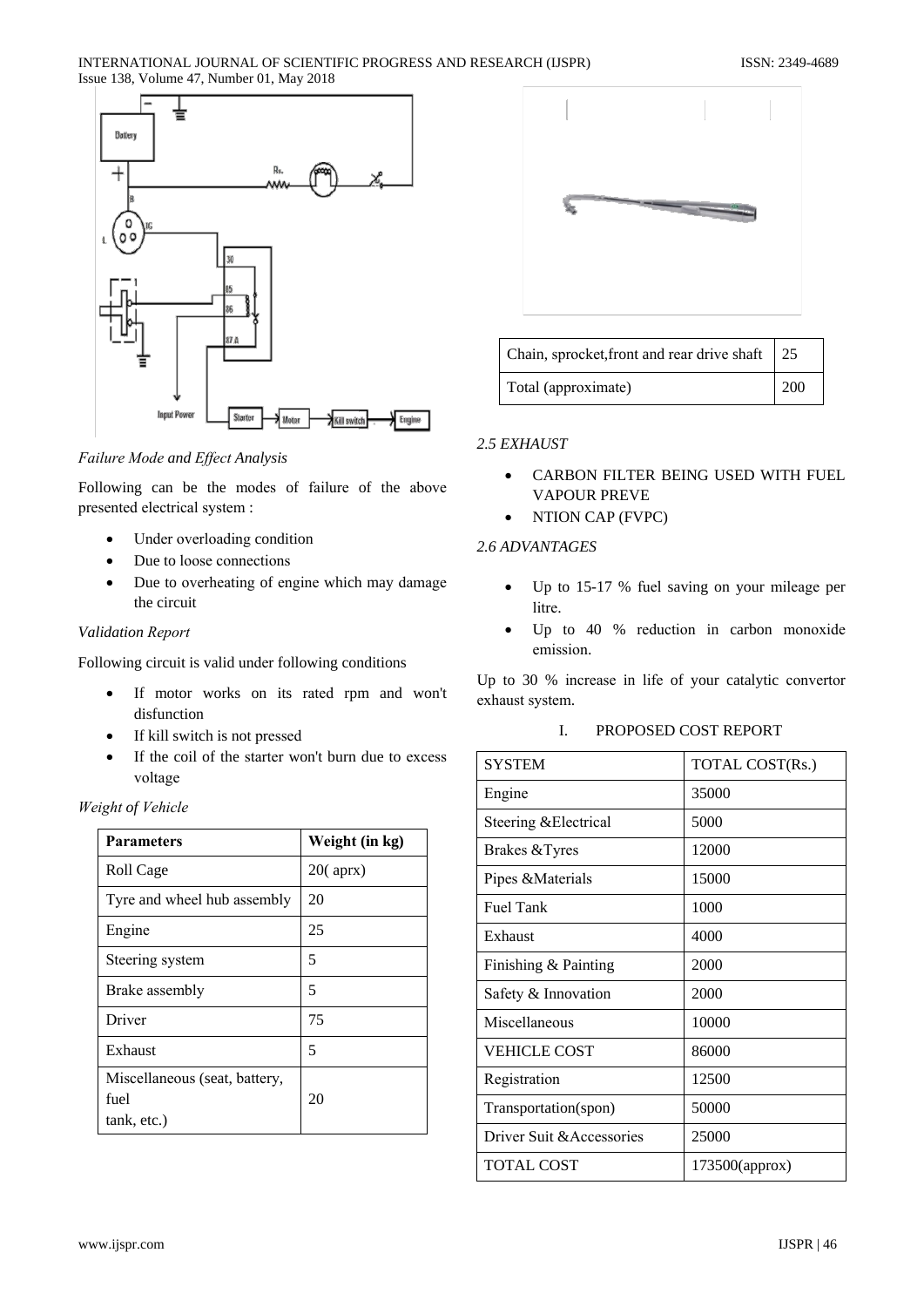INTERNATIONAL JOURNAL OF SCIENTIFIC PROGRESS AND RESEARCH (IJSPR) Issue 138, Volume 47, Number 01, May 2018

#### $\Pi$ . DVP (DESIGN VALIDATION PLAN)

### 4.1 Vehicle Specification

Under article 4, kart dimensions at page no.30

| <b>CATEGORIES</b>                  | <b>PARAMETER TAKEN</b>     | <b>PARAMETERGIVEN(a/c to rule book)</b> |
|------------------------------------|----------------------------|-----------------------------------------|
| Maximum length                     | 72 inches                  | 90 inches                               |
| Wheel Base                         | 46 inches                  | 43 inches (minimum)                     |
| Wheel Track                        | 37 inches                  | Must be 65 % of thewheel base           |
| Height of Steering from the ground | According to the<br>driver | According to the driver                 |
| Ground Clearance                   | $2.5$ inches(approx)       | $(1.25 – 4)$ inches                     |
| Maximum Weight                     | $125 \text{ kg}$ (approx)  | 230 kg (withoutdriver)                  |

- Both primary and secondary members have outer  $dia = 1.25$  inches
- Both primary and secondary members thickness= 0.0787 inch ie., (2mm)
- Under article 4, according to general technical rules, chassis page no.21
- Round tubing pipes outer dia =  $1"$   $2"$
- Thickness of pipe  $=$

Minimun 0.078" (for tubing of 1 inch diameter)

Minimum  $0.060$ " (for tubing of DIA equal to  $1.125$ " or more)

### **4.2 STEERING**

- Under article 4, general technical rules, steering page no.24
- Control front 2 wheels
- Have steering stops
- Inversion of 4 bar linkage mechanism at 1 piviot is used

### **4.3 TRANSMISSION AND SYSTEM USED**

Under article 4, general technical rules, engine at page  $no.26$ 

4 stroke, air cooled, 135cc engine is used

### **TIRES**

Under article 4, general technical rule, tires page no. 39

We have chosen tires according to our design

### **BRAKES**

- Under article 4, general technical rules, brake page no.25
- Single system disc wheel brakes at rear wheels  $\bullet$
- No hand brakes are used

### **4.4 ELECTRICAL SYSTEM**

Under article 4, general technical rules, electrical system page no.39

- FMEA is given  $\bullet$ 
	- Validation report is given
		- $III.$ **DFMEA**
- FMEA is a deliberate and thoughtful method for  $\bullet$ focusing on "expected quality" that;
- Identifies possible faults (failure modes) in a system.
- Evaluates the effects of the fault on the operational status of the system
- Determines the risk priority of the failure (based on severity, probability of occurrence, and probability of detecting and avoiding the failure
- Recommends corrective actions for high risk  $\ddot{\phantom{1}}$ items
- Implements corrective actions until risk is reduced
- Documentsthe design process and allows for  $\bullet$ efficient review and communication with respect to system safety.

### 5.1 FAILURE MODES (WHAT CAN GO WRONG)

Analyze operating conditions, environment conditions, all potential failure modes.

| Structural systems    | Fracture (max load & fatigue), excessive deflection, excessive wear  |
|-----------------------|----------------------------------------------------------------------|
| Kinematic systems     | Bearing seizure, reduced accuracy of relative movement, interference |
| Thermodynamic systems | Overheating, reduction of efficiency                                 |
| Fluid flow equipment  | Leakage, blockage, distorted flow                                    |
| Electrical equipment  | Short circuit, open circuit, loss of power                           |
| Material properties   | Incorrect material, incorrect geometry                               |
| Environmental effects | Temperature, contamination, corrosion, excessive friction            |